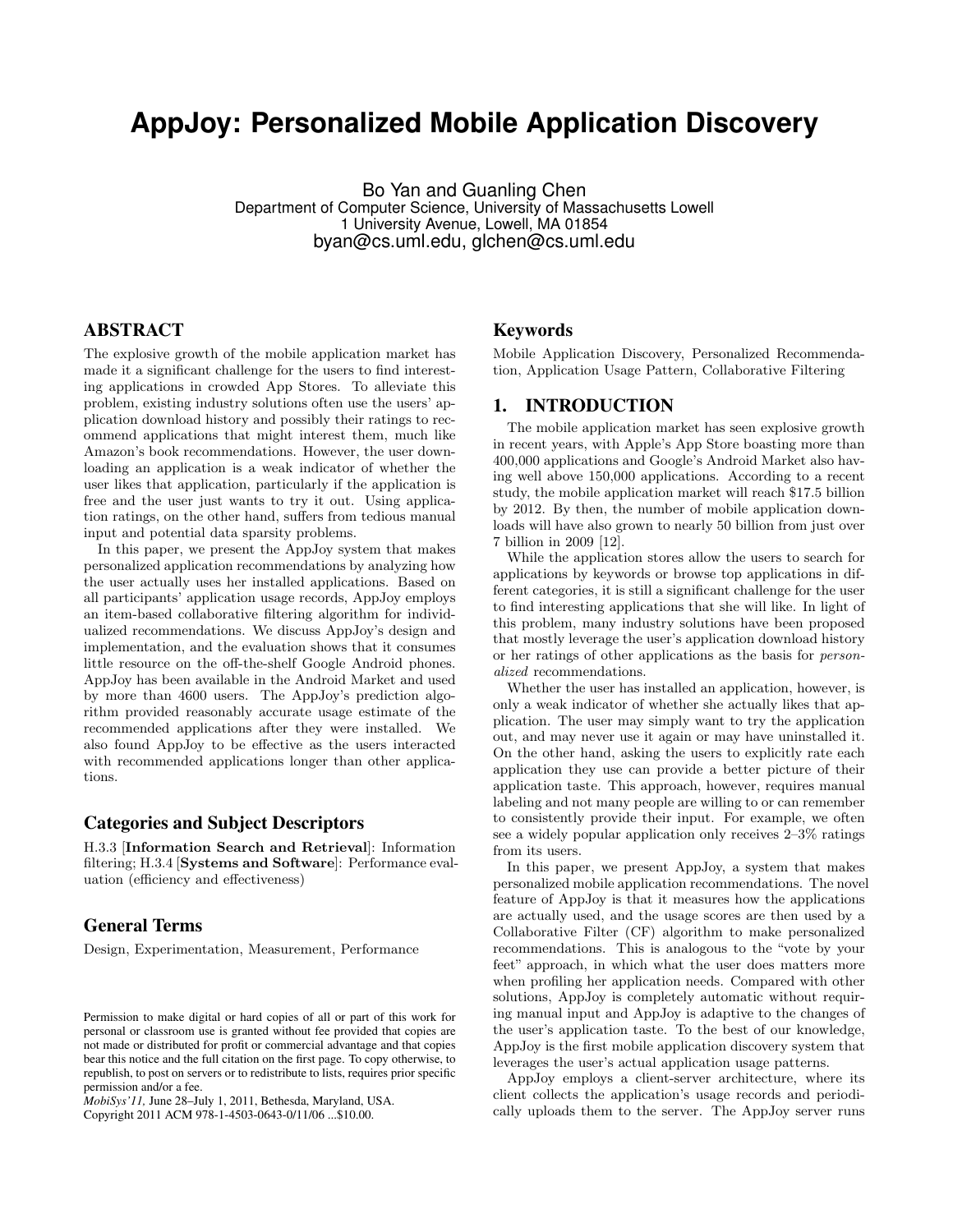the CF algorithm that calculates recommendations for all users on a daily basis. The user can use the AppJoy client to browse and install the applications recommended for her. To preserve the user's privacy, only the device ID was used to identify the application users.

Currently the AppJoy client is implemented on the Android platform and has been available in the Android Market since late February 2010. It has been used by more than 4600 users worldwide. Our evaluation results show that the AppJoy client consumes about 4% battery on off-the-shelf devices and the perceived response latency was reasonably low about 3–5 seconds on WiFi and 3G connections. About 5% of the recommended applications were installed and used by the AppJoy participants. For these applications, the predicted usage scores achieved more than 80% accuracy for more than 80% of users. We also found that the users interacted with the recommended applications longer than other applications.

Note that the AppJoy system is designed for "casual" discovery of interesting applications, instead of for searching applications that may meet the user's particular needs. For the later case, the user typically can search the App Stores with a couple of keywords and then read the description and other users' ratings and comments to decide whether to install an application. On the other hand, AppJoy allows a user to simply browse for recommended applications without using any keyword search. If the user does not like a particular recommendation, she can flag that application so it will not be shown again.

The structure of the paper is as follows. In Section 2 we discuss related work, and we present the AppJoy recommendation algorithm and implementation details in Section 3 and 4, respectively. The performance benchmarking results, recommendation effectiveness, and some statistics from the real-world use of AppJoy are presented in Section 5. We discuss the limitations and improvements of the AppJoy system in Section 6. Finally we conclude in Section 7.

## 2. RELATED WORK

Recommendation algorithms are well studied, and are widely used particularly in E-Commerce for personalized suggestions of products or services [14]. For example, Amazon makes 20-30% of its sales from recommendations. Collaborative Filtering (CF) is a popular approach for recommendations by aggregating data, such as purchase history or rating values, from many users and predicting the probability that an item will be liked by a particular user. Userbased CF methods find similar users to the given user first before filtering desired items, while item-based CF methods find similarity among items first. Typically item-based CF is more scalable and can address better the data sparsity problem [13]. Thus AppJoy employs an item-based CF algorithm, Slope One [10], which is simple to implement, computationally efficient, and continuously updatable. The details are discussed in Section 3.2.

Given the significant challenge of helping the users to find interesting mobile applications, several industry solutions are proposed, such as the AppBrain for Android platform [1] and the AppsFire for iPhone platform [2]. AppBrain uses Android API to monitor what applications a user has installed recently, and recommend other applications in the same category. AppBrain also allows the users to browse hot applications that get many downloads. On the other hand, AppsFire takes a social approach that allows its users to form friendships and share what the applications they like. Different than these solutions, AppJoy takes an automatic approach that measures the application usage patterns, based on which a CF method is used to recommend related applications.

Woerndl et al. seeks to combine context information to recommend mobile applications [18]. Namely, the applications that others often used at the same location will be recommended. For example, a train timetable application may be recommended to a traveling user who is inside or near the train station, presumably many other traveling users have also used that application at that location. This is an interesting approach and could be effective under certain situations, though there lacks a real-world validation in the paper. As a future work, we will investigate how to integrate context with the AppJoy's CF framework to improve its recommendations.

The Cinematch recommendation system [4], developed by Netflix, automatically analyzes the accumulated movie ratings weekly using a variant of Pearson's correlation with all other movies to determine a list of "similar" movies. There also exist several music recommendation systems with a content-based approach. MusicStrands offers several different ways to discover music by browsing playlists, artists, albums, or by genre [8]. Pandora Radio [9] relies on a Music Genome database that consists of 400 musical attributes covering the qualities of melody, harmony, rhythm, form, composition and lyrics. These musical structures are used to analyze similarity among the songs for recommendations. AppJoy currently uses a CF method and has not integrated content, such as the application attributes, which can be an interesting extension.

Falaki et al. developed a logging tool for Android and Windows Mobile that records how much time a user spends interacting with each application, together with some other information [7]. Their purpose is to study the patterns of mobile application usage across many users, which can be used to predict, for example, the future energy drains. LiveLab is an iPhone-based application and network logger, though it requires to "jail break" the stock iPhones [15]. The results from both papers show that there exists significant diversity of application usage, which validates the usefulness of the personalized application recommendation system, such as AppJoy. Other studies of mobile application usages also exist [6, 16], which mostly use diaries and interviews at a smaller scale.

## 3. APPJOY RECOMMENDATION

Recommender systems are best known for their use on E-Commerce web sites, which recommend products to the visiting users based on their past purchase history or their ratings on other items [14]. Collaborative Filtering (CF) techniques are widely used to make automatic predictions (filtering) about the interests of a user by collecting many users' interests information (collaborating). The intuition behind CF is that those showed similar tastes (likes and dislikes) in the past tend to agree again in the future. For example, Amazon recommends books or music CDs to its users given what they have bought and their ratings on other items. These recommendations are specific to the user, but leverage data collected from many other users.

In the context of mobile applications, we expect that CF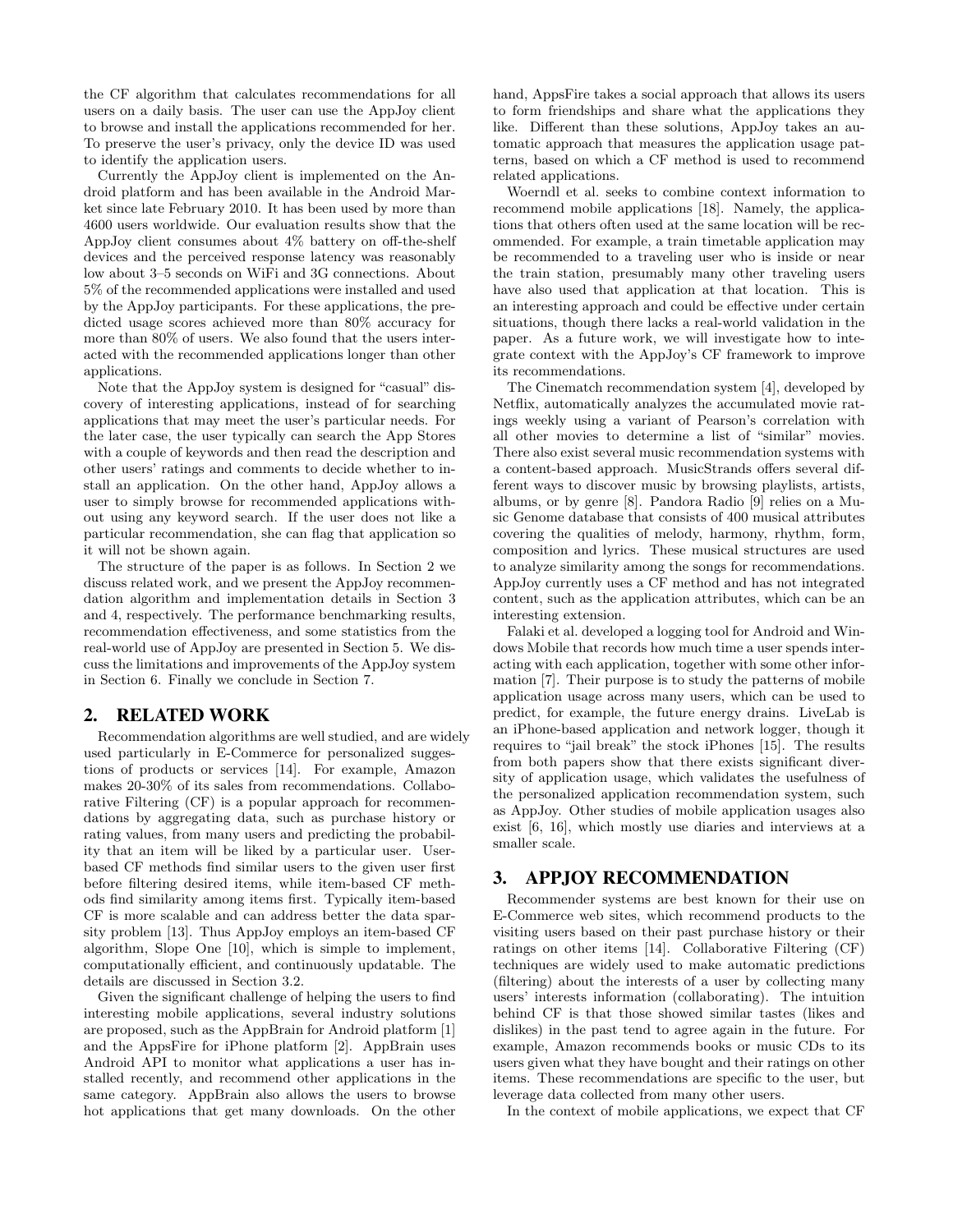algorithms will work in a similar fashion by clustering the applications into related groups based on similar personal tastes. For example, some users may use their phones primarily for entertainment to kill time, or for personal information and other productivity management applications, or for social and communication applications. Presumably people with similar tastes will like a similar set of applications. In addition, user behaviors may also influence how applications are grouped. For example, the users who commute with public transit may frequently use a transit information application that shows real-time bus schedule and may also likely use weather forecasting and game applications when on the bus. While not directly exposing the users' personal tastes or behavior patterns, CF algorithms do implicitly link related applications driven by user similarities to provide a foundation for personalized recommendations.

#### 3.1 Usage Score

The input to CF algorithms is the "scores" of the (user, item) pairs. A score can be binary 0 or 1, indicating whether the user has purchased or liked the item, such as a book on Amazon or a news story on Digg. The score can also be a rating value given by the user to the item, often in a range such as between 1 to 5. In the context of mobile applications, we may assign 1 as the score to the (user, app) pair if the user has installed that application, or assign 0 if otherwise. While this approach is fairly straightforward, many users simply install some applications to try them out and may not bother to uninstall those applications that they do not like or feel so-so about. Thus whether the user has downloaded and installed an application is a weak indicator of the user's application taste.

Another approach is to have the users explicitly rate the applications they have installed, and assign the rating value as the score to the (user, app) pair. This method, however, requires the user's manual input and only a small percentage of users may be willing to consistently rate the applications they use. For example, a popular free Android game, Angry Birds Lite, gathered more than 1.3 million downloads but received only 4% ratings from those downloads. In addition, as the application gets updated with new versions or as competing applications become available, the user's preference of that application may change, requiring previous rating to be updated again manually to reflect the user's taste shift. The limited and possibly outdated rating data thus will reduce the recommendation quality.

Instead, AppJoy chose to passively observe how the applications are being used with an assumption that the more an application is being used suggests that the more the user likes it. This is analogous to "vote with your feet" and the users continuing to use the similar applications can be considered as like-minded users.

The next question is what metric can be used to appropriately quantify the usage of an application. AppJoy applies an RFD (Recency, Frequency, and Duration) model, which is a variation of the widely-used RFM (Recency, Frequency, and Monetary) model in marketing that measures a customer's behavior and loyalty [5]. Recency measures how recently a customer has purchased; Frequency measures how often the customer purchased in a given time period; and Monetary measures how much the customer spent in that period. In the context of using mobile applications, AppJoy focuses on the user "interacting" with the application through the application's user interface. Thus recency means how recently a user has interacted with the application. Frequency means how frequently the user interacted with the application in a given time period. Instead of using Monetary value, AppJoy uses Duration to measure how long the user actually interacted with the application. By combining these three values, RFD can provide a good estimate of how much a user "likes" to use an application.

We define recency  $v_R$  as the time elapsed since the last use of the application p by the user u, frequency  $v_F$  as the number of times u interacted with the application within a certain period, and duration  $v_D$  as the total duration time that u interacted with an application during that period. The usage score is thus represented as

$$
v_{u \vdash p} = w_R v_R + w_F v_F + w_D v_D
$$

where  $w_R$ ,  $w_F$ ,  $w_D$  are the weights based on their relative importance. The combination of these three measurements reflects the user's application taste. The applications that have been used more recently, more frequently and more time are likely to be favored more by the user.

## 3.2 Slope One Prediction

Given an application  $j$  that the user  $u$  has not used before, AppJoy uses the Slope One algorithm to predict the RFD score  $u_j$  reflecting how u will like j as follows. Let  $S(u)$  be the set of applications u has used, and let  $R_{u,j}$  be the set of applications  $u$  has used and is *relevant* to  $i$  (meaning some other user(s) used the application in  $R_{u,j}$  together with j). So

$$
R_{u,j} = \{i | i \in S(u), i \neq j, card(S_{j,i}) > 0\}
$$

where  $S_{j,i}$  is the set of the users who have used both i and j and  $card(S_{j,i})$  is the number of the users in that set. The prediction of  $u_j$  thus is

$$
P(u_j) = \frac{1}{card(R_{u,j})} \sum_{i \in R_{u,j}} (dev_{j,i} + u_i)
$$

where

$$
dev_{j,i} = \sum_{w \in S_{j,i}} \frac{v_{w \vdash j} - v_{w \vdash i}}{card(S_{j,i})}.
$$

Basically the  $dev_{j,i}$  is the average score difference between  $j$  and  $i$  from all the users who have used both of them. Then AppJoy predicts  $u_j$  based on  $u_i$  by adding  $dev_{j,i}$  to  $u_i$  and taking an average for all relevant application  $i$ . The predictor is in the form of  $y = x + b$ , thus the name of Slope One. The simplicity of this approach also makes it easy to implement, and its predication accuracy is comparable to more sophisticated and computationally expensive algorithms [10].

One of the drawbacks of simple Slope One is that the number of scores observed is not taken into consideration. Assuming that we are given the scores of user  $u$  on applications i and  $k$  to predict the score of user u on application j. If 1000 users have used i and j whereas only 10 users have used k and j, the score of user u on i is likely to be a much better predictor for j than the score of user  $u$  on  $k$  is. Taking this into account, the prediction can be changed to

$$
P_w(u_j) = \frac{\sum_{i \in R_{u,j}} (dev_{j,i} + u_i)card(S_{j,i})}{\sum_{i \in R_{u,j}} card(S_{j,i})}.
$$
 (1)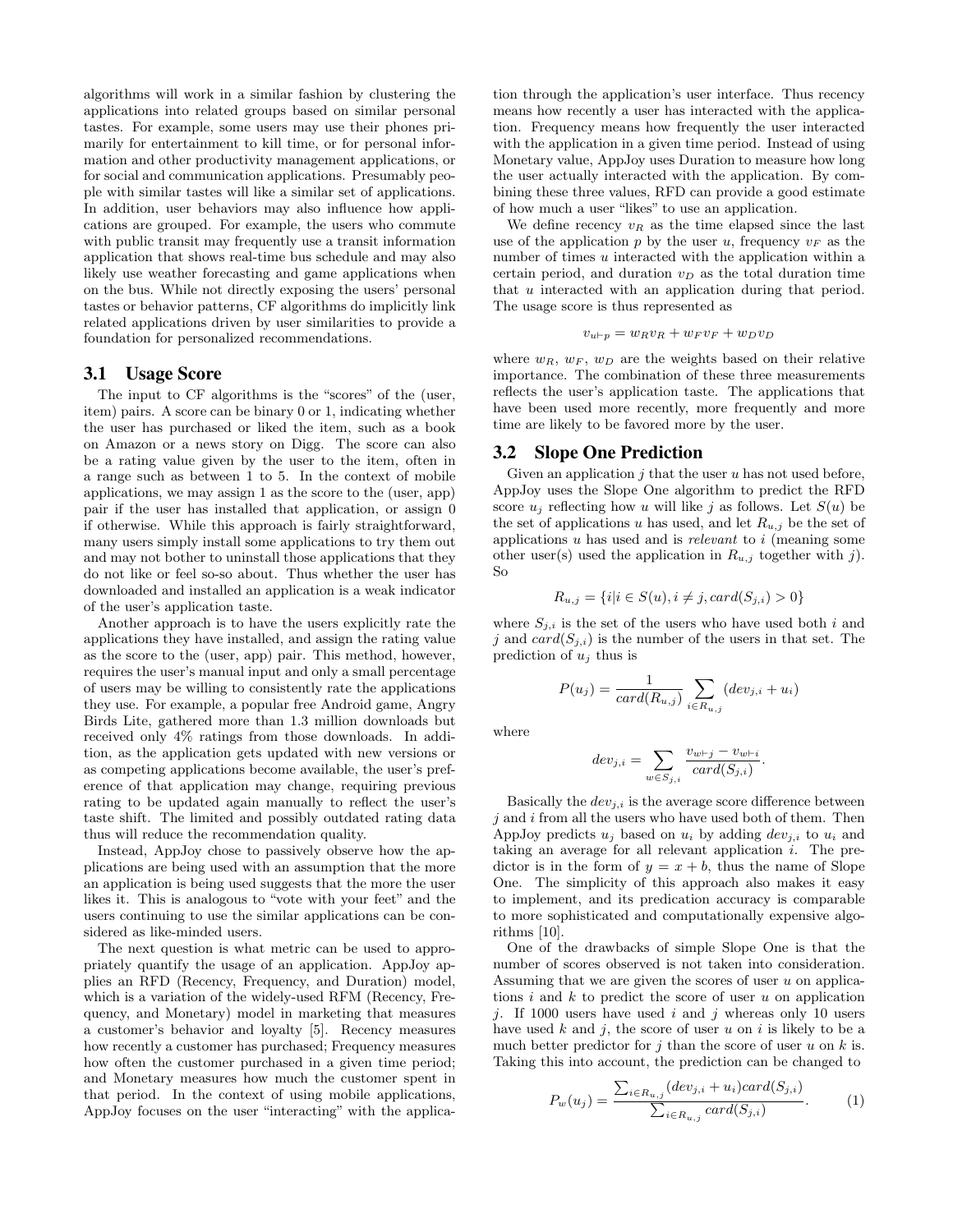Algorithm 1 AppJoy Similarity Matrix

|                | 1 for ordered vector of app ids $T_u$ by user $u \in U$ do      |
|----------------|-----------------------------------------------------------------|
| 2              | while $size(T_u) > 1$ do                                        |
| 3              | find an application $p \in T_u$ with score $v_{u \vdash p}$     |
| $\overline{4}$ | $T_u = T_u - \{p\}$                                             |
| 5              | for each application $q \in T_u$ with score $v_{u \vdash q}$ do |
| 6              | $Diff(p,q) = v_{u \vdash p} - v_{u \vdash q}$                   |
| $\overline{7}$ | $Count(p, q) = Count(p, q) + 1$                                 |
| 8              | end for                                                         |
| 9              | end while                                                       |
|                | $10$ end for                                                    |
|                | 11 for each pair application p and q do                         |
| 12             | $Diff(p,q) = Diff(p,q)/Count(p,q)$                              |
|                | 13 end for                                                      |
|                | 14 return $Diff$                                                |

This approach is called the Weighted Slope One and the Algorithm 1 shows how to compute the similarity matrix of the applications using this approach. Suppose there are N applications and  $M$  users, the computation of the similarity matrix table can be time intensive, with  $O(N^2M)$  as the worst case. In practice, however, the complexity is closer to  $O(NM)$ , as most users use only a few applications.

Once the applications' similarity matrix is computed, AppJoy makes recommendations for the user  $u$  as follows. For an application  $j$  not used by the user  $u$ , AppJoy can calculate its weighted slope one score  $P_w(u_i)$  using Equation 1, while the  $dev_{i,i}$  can be looked up in the similarity matrix. AppJoy computes the scores for all applications  $j$  not in  $S(u)$ , if there is a  $Diff(j, i)$  entry for any i in  $S(u)$ , and returns the top N applications with the highest scores.

## 4. APPJOY IMPLEMENTATION

AppJoy employs a client-server architecture, as shown in Figure 1. On the AppJoy client, the Usage Analyzer runs in the background and collects the application usage data, which is then periodically uploaded to the AppJoy server. The user may open the User Interface on the client to browse recommended applications, whose data is pulled from the AppJoy server. On the AppJoy server, the Web Service provides a RESTful API for the client uploads and requests. The uploaded usage records are stored in a Backend Database. AppJoy updates recommended applications for all of its users on a daily basis, as the Recommendation Engine pulls the usage data from the database and calculates the similarity matrix (Section 3.2). The recommended applications for each user are stored back in the database and are queried when the user's request comes in.

Next we discuss the implementation details of the AppJoy client and server components.

## 4.1 AppJoy Client

We have implemented the AppJoy client on the Google Android platform, and we have published it in the Android Market for others to use since late February 2010. The Android client has approximately 4,300 lines of Java code using Android SDK Version 1.5, also named Cupcake. The complete AppJoy application package, an archive file to be downloaded and installed by the users, is approximately 130KB including resource files.

Figure 2 shows the components of the AppJoy client. The



Figure 1: High-level view of AppJoy's architecture.



Figure 2: The components of AppJoy client.

Package Receiver monitors the changes of the device's *in*stalled applications using the Android notification API. The Usage Monitor collects the running applications' interaction statistics (Section 4.1.2). The Usage Uploader aggregates one hour's data and asks the Request Manager to upload the data to the AppJoy server. When the user opens the AppJoy client interface and starts browsing recommended applications, the User Interface looks for the cached recommended applications from last request through the Cache Manager. If the cached results are expired, it issues a request to download the newly recommended applications and the response will be cached for 24 hours, as the recommendations are updated on a daily basis. Both the recommendation download and data upload requests are put in the Request Queue and the Task Executor processes these requests by issuing HTTP requests to the AppJoy server.

#### *4.1.1 Android Application Model*

Android application can have several types of components, including activity and service. An activity presents a visual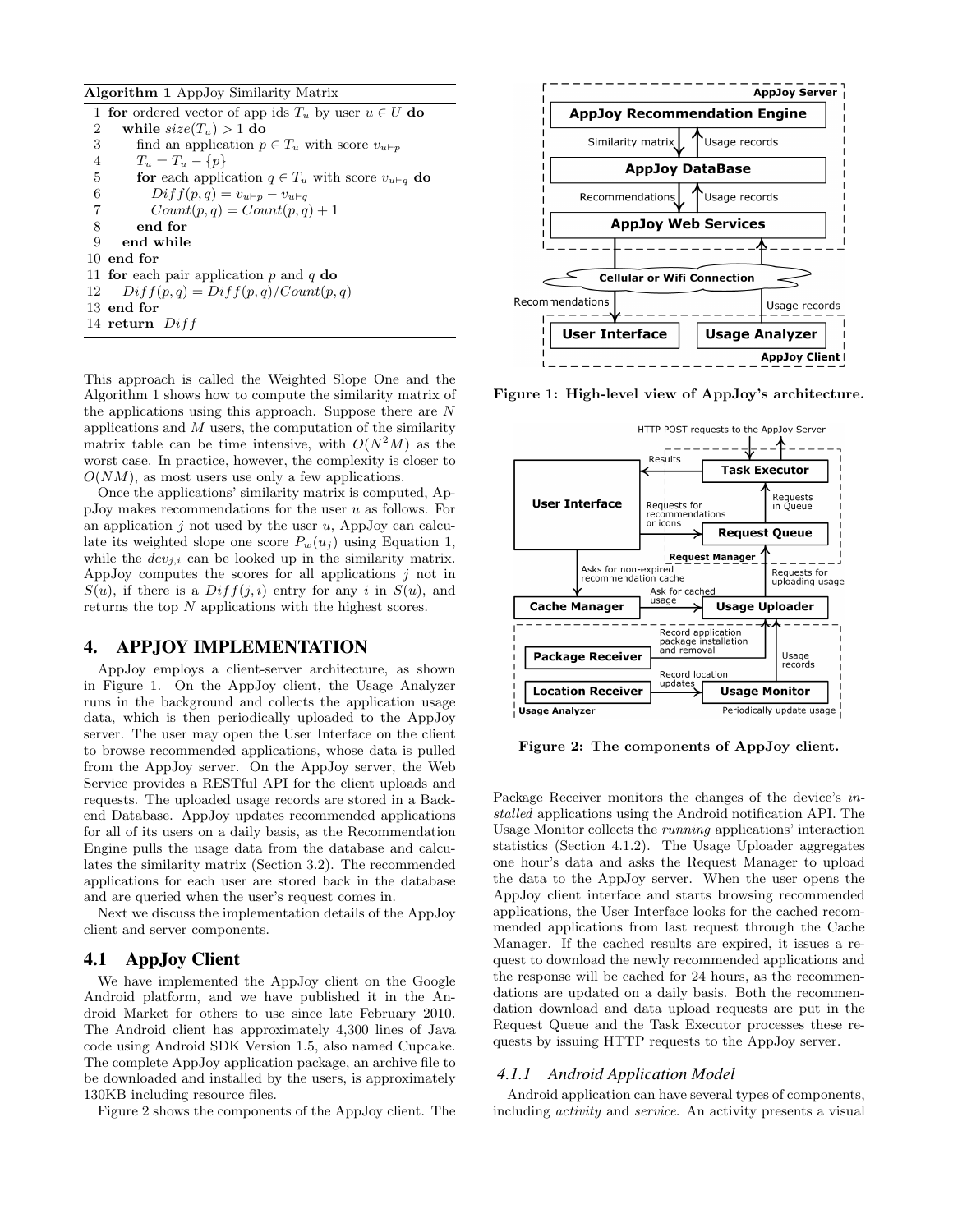

Figure 3: State transition diagram of Android applications.

interface with some focused purpose, such as showing a list of menu items the user can choose from or displaying photographs along with their captions. An application can have one or more activities, one of which is marked as the first one when the application launches. Moving from one activity to another is accomplished by having the current activity start the next one. A service, on the other hand, does not have a visual interface and runs in the background. For example, a media player application may have one or more activities allowing the user choosing songs and starting to play them. To keep the music playing while the user switching to another application, the media player activity could start a service in the background.

Android allows an application activity to start another activity that belongs to a different application. When an application is launched from the home screen, a task is created to maintain an activity stack. As the user navigates forward and backward through activities, which may belong to different applications, the task pushes and pops activity objects into and out of the stack. When the user presses the home button and launches another application, the previous task stack is put into the background and a new task is created.

By default, an application is in the Stop state. When the user taps to open this application, the application's first activity is started. The application then transitions to the Running in Foreground state. The active window may lose its focus and switch to the Running in Background state, if the user launches another application, short presses the power button that turns off the screen (long pressing the power button will turn off the device), or if the screen saver turns on when lacking user interaction. Once the user presses back button to navigate or unlock the screen to the application's activity, that application is resumed and returns to the Running in Foreground state. The application will return to the *Stop* state when it is terminated by the user or killed by Android OS (such as for reclaiming resources). Some service-centric applications may always run in the background after they are launched, and their state will directly move from the Stop state to the Running in Background state. Figure 3 summarizes the state-change diagram.

#### *4.1.2 Monitoring Application Usage*

To compute the applications' RFD usage scores, AppJoy needs to monitor when the application is launched and how long the user interacts with the application. This can be achieved by having the AppJoy client count the number of times the application's activities become active in the foreground (facing the user) and calculate the duration of the application's activities stay in the foreground. Unfortunately Android does not provide an API to notify AppJoy client whenever the application activity's state changes.

Instead, AppJoy client checks every one second which application's activity is in the foreground. Thus an application's session can be defined as the time period of consecutive checks showing that application's activity is in the foreground. AppJoy then calculates the application's hourly duration as the total length of all its sessions in the past hour and the number of sessions as the active times. These hourly application usage records are then uploaded to the AppJoy server (Figure 2). Of course, such discretized sampling is only an approximation as the application's state may change multiple times between the samples. However one second interval is quite short and the results should be reasonably close to the actual usage statistics.

One may argue that an application's background service, such as the one used by the music player, should also be considered when calculating duration time even if the user is not interacting with any of its activities. In practice, however, a long duration time caused by background service significantly increases the application's usage score and other applications without background service will be unfairly penalized. Instead, AppJoy focuses on interaction time and the application with background services may still have good usage score if the user interacts with its activities a lot. We saw this kind of applications, such as Pandora Radio, are still often recommended even when their background service time is not considered.

The AppJoy client itself runs a service in the background that checks the top activity's package name every one second, which allows AppJoy to track each application's state transition as shown in Figure 3. Although AppJoy client samples current tasks and activities fairly frequently, the evaluation results show that it only consumes modest energy (Section 5.4).

#### *4.1.3 Usability Considerations*

Today's smartphones have larger and often touch-enabled screens, have faster CPU and more memory, and support faster 3G and WiFi networks than feature phones. The usability of the mobile applications, however, remains as a thorny issue due to small screens and lacking of a full-scale physical keyboard. A recent study shows that 73% of the users experienced the slow-to-load problem when using the mobile Web, and 48% of the users found mobile applications difficult to read and use [11].

When the user launches the AppJoy client, he is greeted with an interface to provide a sense of immediacy and a background thread is spawned to retrieve the list of recommended applications for this user from the AppJoy server. The information downloaded includes the name, publisher, description, price, average rating, and download count of these applications. The download count is the number of downloads maintained by the Android Market. Once the response from the AppJoy server is received, the user interface will be updated with the downloaded data and the user can start to browse recommended applications. The icons of these applications are then downloaded in the background and the placeholder icons will be replaced with real ones after each finishes downloading, as shown in Figure 4. By pre-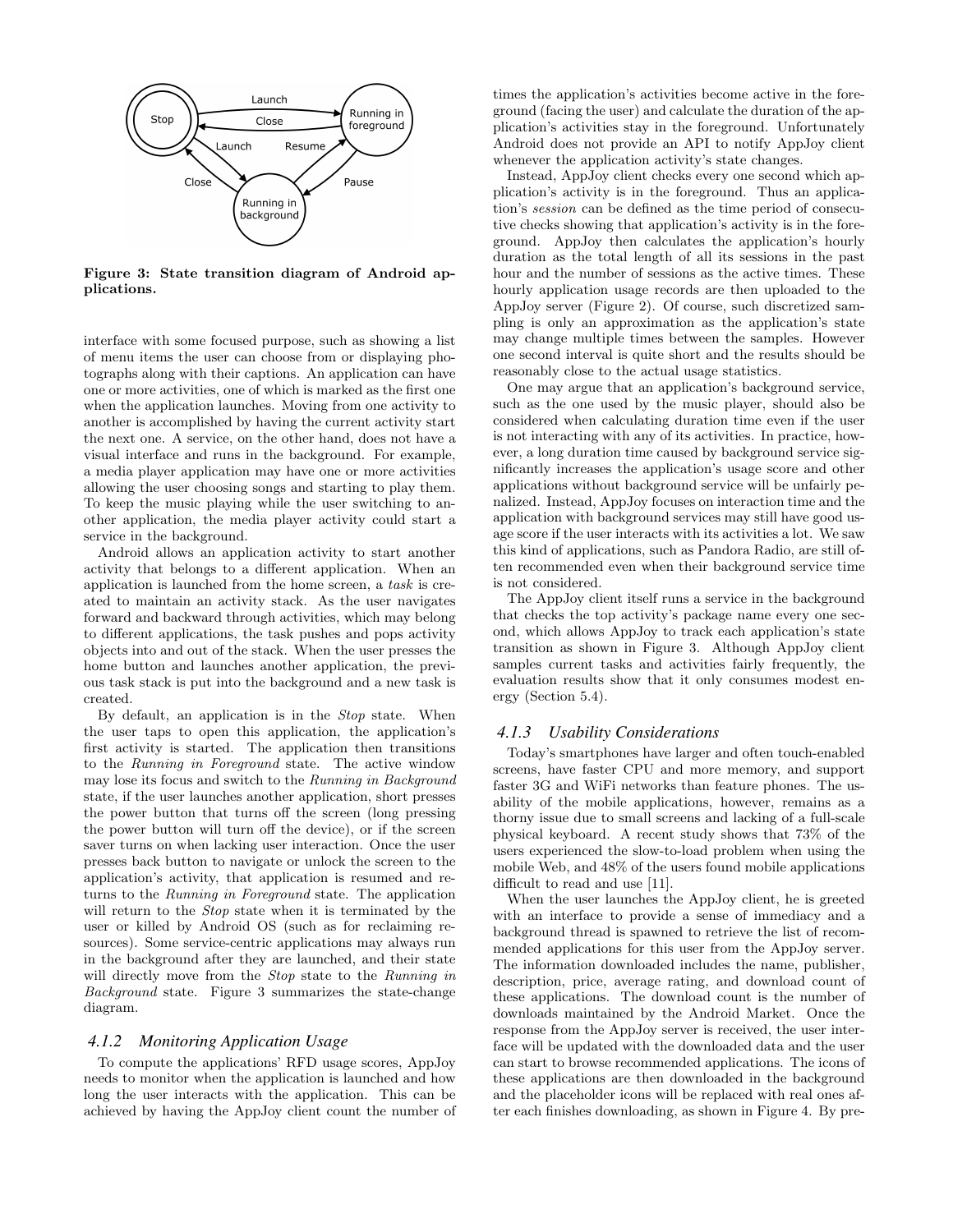

Figure 4: AppJoy client on T-Mobile G1.

senting pieces of content to the user whenever they become available, instead of waiting after all content is downloaded, the perceived wait time is shortened with better usability.

Instead of issuing a single request to download all recommended applications, the AppJoy client further divides the request to smaller ones by downloading data of only 10 applications for each request. Smaller downloads will more likely succeed even under a weak wireless connection, and will again shorten the time before the user sees something useful. The application icons are all downloaded in the background by the Request Manager (Figure 2), which maintains a thread pool with 10 maximum threads.

Besides making the AppJoy client more responsive, we also used bigger fonts and larger areas for each application so they are easily tappable. As a future work, we plan to do a formal usability study of the AppJoy client.

#### *4.1.4 Location-Based Application Search*

AppJoy also provides location-based search that allows the user to discover popular applications in a geographic region. We expect that people in different areas have different tastes of mobile applications, such as due to culture preferences. Also some applications are more likely to be used in a place than in other places. For example, the NYCMate application showing the bus and subway maps in the New York City is most likely used by people when they are in the city. Thus location-based search adds an interesting dimension to application discovery.

The AppJoy client's Location Receiver (Figure 2) polls the device's location every 15 minutes, and attaches the latest location to the usage records when the hourly upload is due. As AppJoy only needs a coarse location, it uses Android's Network Location Provider (NLP) that obtains current location using cell tower and WiFi signals instead of using GPS to determine location. NLP works both indoors and outdoors, responds faster, and uses less power [3]. The AppJoy client converts the coordinate returned by NLP to the name of current city by calling Google's reverse geocoding API. Thus the AppJoy server understands how and where (at the city level) the applications are used.

The user can use the AppJoy client to search nearby applications or he can input the name of desired city or a zip code. The input is again reverse geocoded to a city, and a request is sent to the AppJoy server asking for a list of applications that have been used in that city, sorted in de-



Figure 5: The components of AppJoy server.

scending usage scores. Again the AppJoy client implements the paging behavior that retrieves first 10 applications and requests next 10 as the user scrolls to the bottom of the list. If the user is the only one who uses AppJoy in that city, the list of return applications are the ones used by that user. Note that the location-based application search is not personalized. Rather, it returns popular applications based on RFD scores in a geographic region.

## 4.2 AppJoy Server

We implemented the AppJoy server using the Tornado web framework, $\frac{1}{x}$  which is an open source and non-blocking web server. Tornado uses epoll-based I/O event notification facility and thus is reasonably fast. We deployed the AppJoy server on a HP server with a 2.6 GHz AMD Opteron six-core processor and 4G memory. The server runs Debian Linux 5.4 with kernel version 2.6.26. A nginx 0.6.35 web server is installed as a front end to offer HTTP access to the AppJoy server over RESTful web services. If needed, it is possible to deploy additional AppJoy servers on separate machines and use nginx as a load balancer. The current version of the AppJoy server has about 1,500 lines of Python code.

The components in the AppJoy server are shown in Figure 5. The AppJoy server accepts application usage records uploaded by the AppJoy clients through HTTP POST requests, and the data is forwarded to and stored in a MySQL 5.1 database. The usage records also come with additional information, such as the installed applications on the client devices and the last seen device location. The AppJoy server responds to HTTP GET requests of downloading application recommendations and other static files, such as the application icons.

To improve the performance of handling requests by decreasing the response time of querying the database, we let the database server cache query results in memory by setting the parameter query cache limit as 1M, and the parameter query cache size as 128M in the MySQL. This allows at most 1 million rows from a single query result and 128 million in total to be stored in the memory to avoid repeated queries.

We implemented an offline recommendation program using Python to compute the applications' similarity matrix (Section 3.2). On a daily basis, the recommendation program calculates the usage scores based on the application usage history of all users, and then compute and update

<sup>1</sup>http://www.tornadoweb.org/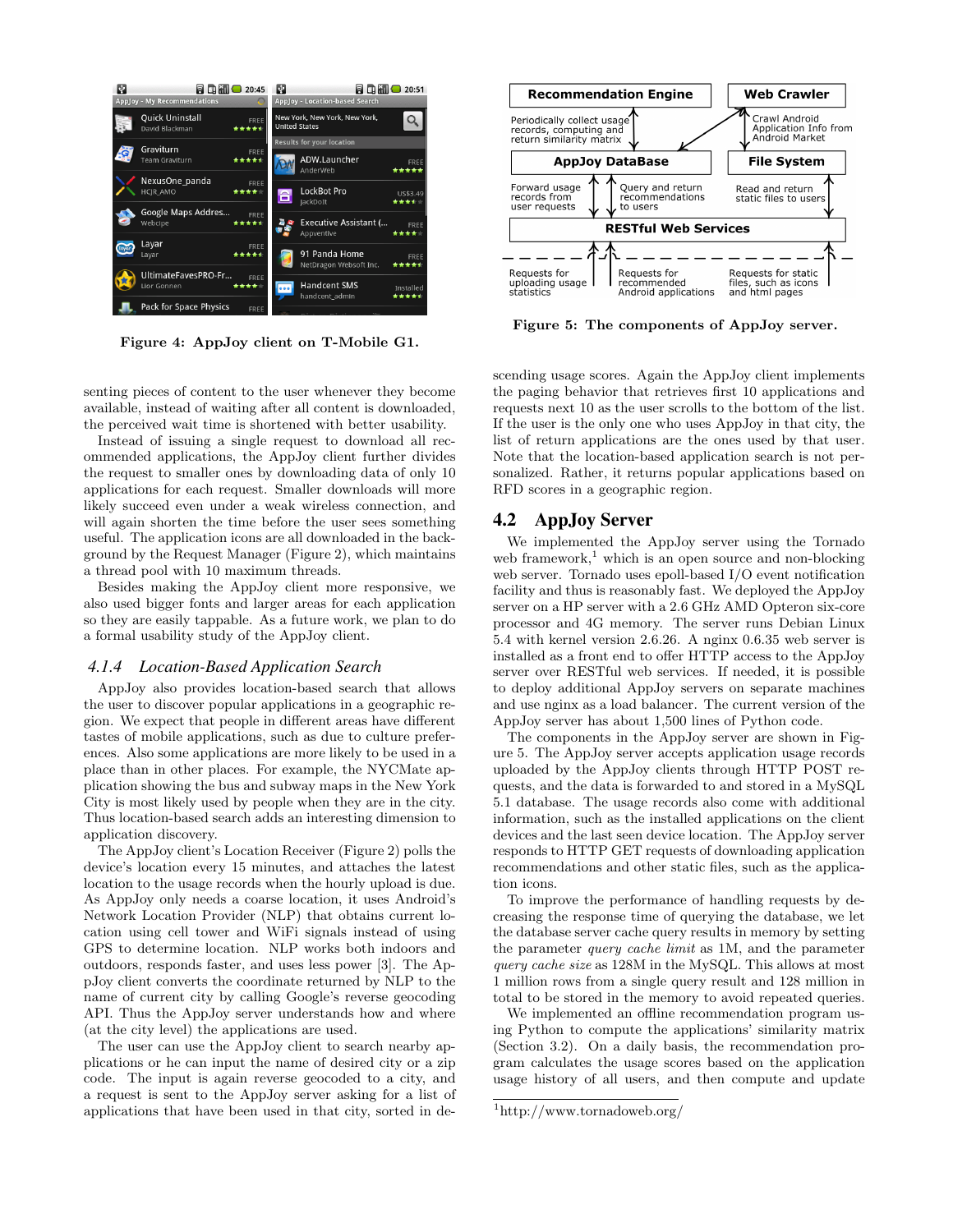the similarity values of any two different applications in the database.

#### *4.2.1 Calculating Usage Scores*

An application usage record uploaded from the AppJoy client indicates the interactive behavior between a user and an application in a certain period. We can represent a usage record r as a tuple  $r(u, p, d, f, l, t)$  that is identified by the user u of the uploading AppJoy client and the corresponding application  $p$ , the interaction time  $d$  between the user and the application, the interaction count f of the application. It is also tagged with a location  $l$  to indicate where the user used this application. Furthermore, to describe which time period this usage is recorded for, a timestamp  $t$  is attached to this usage record. For example, the usage record

# $("a04t987de0e792b3", "swin. system. memfree",$ 296, 8, [42.6548, −71.3267], 1273863714)

comes from a user whose ID is"a04t987de0e792b3". It records the usage within one hour before the unix time 1273863714 at the location with geographical coordinate [42.6548, -71.3267]. During this period, the application MemFree, identified by its package name <sup>2</sup> "swin.system.memfree", is used 8 times in the foreground. The total interaction time between the user and this application is 296 seconds within the past hour.

There can be a lot of usage records for an application p from a user u over a long period of time. To compute the usage score  $v_{u\vdash p}$ , AppJoy calculates the recency  $v_R$ , the frequency  $v_F$ , and the duration  $v_D$ , and then adds them together based on their weight of importance. Here we simply set the weight of  $w_R$ ,  $w_F$  and  $w_D$  to be 0.5, 0.3, and 0.2, respectively. The assignments of these weights reflect our bias towards more recently used applications, but they can be easily adjusted if other kinds of weight assignments are desired, without any modification to the client as all the calculations are done on the server.

The recency  $v_R$  is defined as 100, 50, 20 and 10 if there exists usage records with the past month, 2 months ago, 3 or 4 months ago, and 5 or more months ago, respectively. While we could have used the number of days since last use for  $v_R$ , the 4-value approach is much simpler and allows AppJoy only need to update the recency values once a month if no new usage records of  $p$  are found from  $u$ . The frequency  $v_F$  is computed as the average number of times an application was active in the foreground during an hour, and the duration  $v_D$  is computed as the average amount of time an application remained in the foreground during an hour. We normalize  $v_F$  and  $v_D$  to the range between 0 and 100 by dividing them with their possible maximum values (1800 and 3600, respectively). If an application has not been used recently, AppJoy further penalize its  $v_F$  and  $v_D$  by multiplying them with 0.5, 0.2, and 0.1, depending on the recency value. This will allow the difference of two applications' usage scores to decrease over time if they have not been used for a while, thus their usage scores become insignificant when calculating Slope One predictions.

To understand how AppJoy computes a usage score, we consider the following example. The user  $u_1$  continuously uses two application  $p_1$  and  $p_2$  over six months (July through



Figure 6: Usage scores decrease over time once the applications are no longer used.

December). The summary of their usage records are shown in Table 1. The usage scores of the two applications are calculated using the definition given above. Based on these values, the application  $p_2$  has a higher score 73.15 than the application  $p_1$ 's score 25.93, since  $p_1$  gets a recency penalty for the reason that there is no usage record for  $p_1$  during December. Suppose that the user  $u_2$  installed two applications  $p_1$  and  $p_3$  with usage scores 36 and 54, respectively. If the user  $u_3$ , who installed and used the application  $p_1$ , is asking for recommendations, the application  $p_2$  will be recommended to  $u_3$  due to the higher similarity between  $p_1$ and  $p_2$ .

As mentioned above, the difference of usage scores for these two applications  $p_1$  and  $p_2$  will decrease if the user  $u_1$ stopped using them, such as by uninstalling them. Figure 6 shows their changing usage scores over the next 6 months. Since there is no new usage record for these two applications is received from  $u_1$ , they will get more recency penalty on their frequency and duration values, which causes the difference of their usage scores to decrease. As shown in the figure, the difference of usage scores between  $p_1$  and  $p_2$  decreases to 4.72. This decreased difference weakens the  $u_1$ 's contribution power on  $p_1$  and  $p_2$  to the Slope One prediction, which makes sense since  $u_1$  has changed application preference and no longer uses  $p_1$  and  $p_2$ . Now suppose the usage scores for  $p_1$  and  $p_3$  from the user  $u_2$  do not change. If the user  $u_3$  asks recommendations again,  $p_3$  will be recommended instead of  $p_2$ .

## *4.2.2 Updating Similarity Matrix*

The AppJoy server updates the applications' similarity matrix when new usage records are received. If the newly received usage record for an application  $p$  from the user  $u$  is received, the usage score  $v_{u \vdash p}$  will be re-calculated based on its RFD values (Section 4.2.1). If  $p$  is an application newly installed on u's device, the similarity  $Diff(p, q)$  between p and another already installed application  $q$  will be calculated and entered into the matrix as a new entry. Otherwise, the  $Diff(p, q)$  will be re-computed based on the change of  $v_{u \vdash p}$ .

Figure 7 shows the examples of similarity updates. Here the user  $u_1$  has usage scores for applications  $p_2$ ,  $p_8$ ,  $p_9$ , and  $p_{10}$ . Assuming new usage records indicate that a new application  $p_6$  is installed on u's device and the usage score for  $p_8$  changed from 32 to 28. New similarity entries will be inserted to the matrix for  $p_6$  and each of the other three applications used by  $u$ , and the counter is set to 1 if no other users have used any pair of these applications together. Previous similarity for application pair  $p_2$  and  $p_8$  will be up-

<sup>2</sup>The package name serves as a unique identifier for an application. It is also used to identify an selling application in Android Market.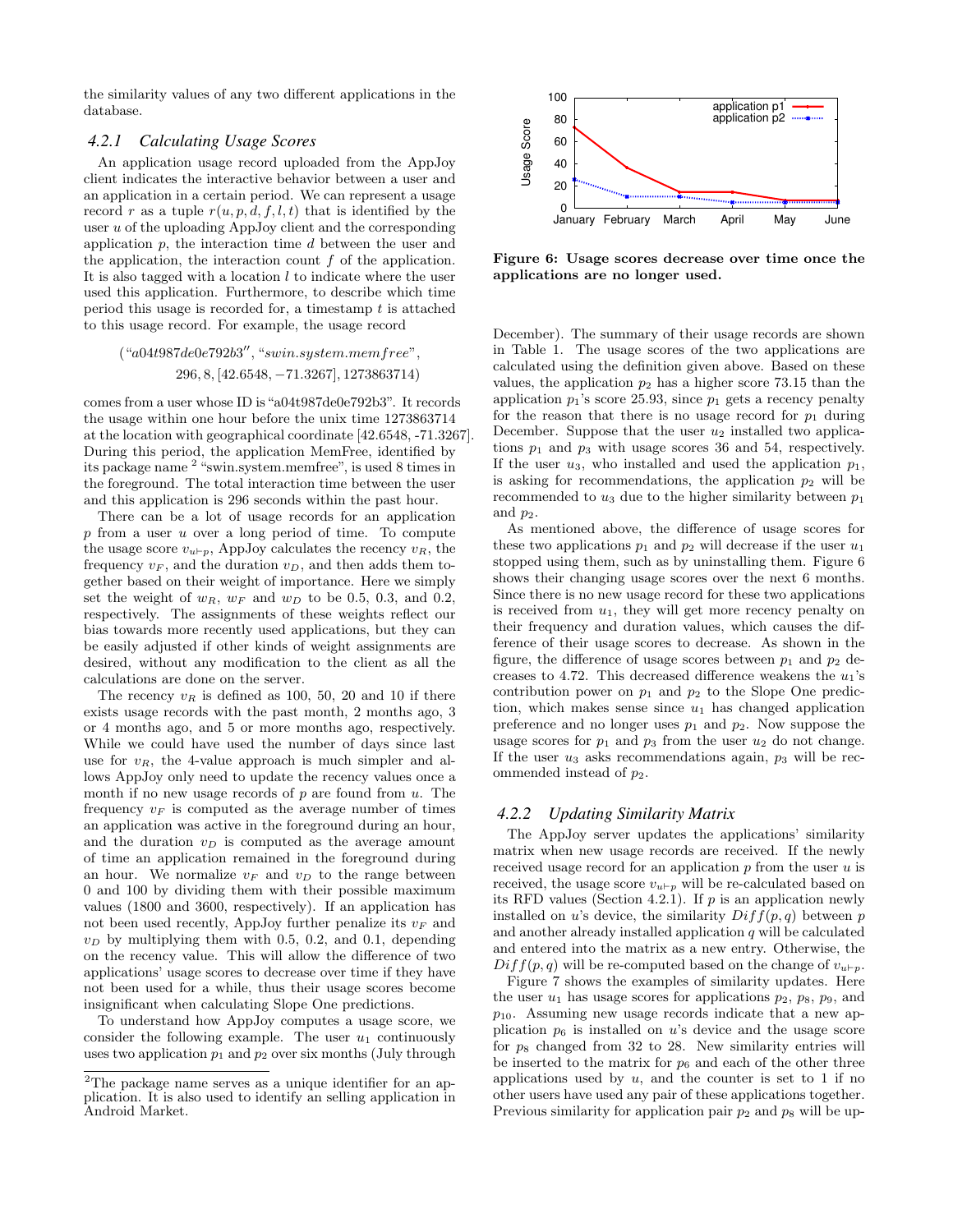| Month                                                          | July  | August | September | October | November | December | $_{\rm Total}$ |
|----------------------------------------------------------------|-------|--------|-----------|---------|----------|----------|----------------|
| Number of records                                              | 5     | 12     |           | 8       | 4        |          | 36             |
| Number of Launching                                            | 16    | 38     | 19        | 24      | 15       |          | 102            |
| Opened Lasting $(s)$                                           | 426   | 2019   | 836       | 947     | 361      |          | 4589           |
| $v_R = 50, v_F = 0.08, v_F = 1.77, v_{u_1 \vdash p_1} = 25.93$ |       |        |           |         |          |          |                |
| Month                                                          | July  | August | September | October | November | December | Total          |
| Number of records                                              | 35    | 42     | 27        | 48      | 34       | 29       | 215            |
| Number of Launching                                            | 172   | 214    | 126       | 287     | 171      | 146      | 1116           |
| Opened Lasting                                                 | 58736 | 72902  | 43991     | 80174   | 55503    | 48250    | 359556         |
| $v_R = 100, v_F = 0.29, v_F = 46, v_{u_1 \vdash p_2} = 73.15$  |       |        |           |         |          |          |                |

Table 1: Examples of usage records for two application  $p_1$  and  $p_2$  from user  $u_1$ .



Figure 7: Example of online similarity calculations.

dated from 10 to 11, meaning their average score difference increased because the usage score for  $p_8$  decreased.

Suppose that there are  $N$  applications and  $M$  users, the computational cost of updating the similarity matrix for each newly received usage record is  $O(N)$  as the worst case. In practice, however, it is closer to  $O(1)$  since most users use only a relatively small number of applications. On the other hand, the AppJoy database stores all of the hourly application usage records. Thus it is possible to recompute the usage scores and the similarity matrix from scratch. The complexity of re-calculating usage scores is  $O(M)$  and re-creating the similarity matrix is  $O(NM)$ , which is reasonable for offline recommendations. The AppJoy database currently has 4606 users, 16,950 applications used by these users, and 10,554,319 total hourly records. It takes about 86 minutes to calculate recommendations for these users.

#### *4.2.3 Cookie-Based User Authentication*

What applications a user uses can be sensitive information that the user may not be willing to reveal publicly. To provide some privacy and anonymity, AppJoy does not require its users to register an account and to sign in for each session. Instead, AppJoy identifies the device by its Android ID, which is a hex string that is randomly generated at the device's first boot. The Android ID remains constant for the lifetime of the device. The tradeoff is that the device may change ownership and AppJoy cannot distinguish the data from different users of the same device. The recommendation algorithm, however, will eventually catch up with the new user's application taste and make better recommendations over time.

A malicious user may want to manipulate AppJoy by submitting fake usage records to influence recommendation results. For example, the developer of some application may want to upload customized usage records so it looks like his own application is used a lot from many devices. When AppJoy client is launched at the first time, it sends through HTTPS its own Android ID to AppJoy server that responds with a secure cookie. Future HTTP requests from this device will carry this cookie for authentication. Not using HTTPS on all communications reduce crypto overhead on the server, which can be significant with many clients. This approach, however, does not prevent a snooping attacker that obtains the cookie and injects fake usage records with that cookie. The AppJoy server expects hourly uploads from any one device, identified by individual cookies, and thus can easily flag the devices who send excessive usage records.

## 5. EVALUATION RESULTS

In this section, we first present some AppJoy statistics after it was released to the Android Market. We also analyze how AppJoy participants use mobile applications, and we discuss the effectiveness of the AppJoy recommendations. Finally we show the energy consumption results of AppJoy on three off-the-shelf Android smartphones and then evaluate the perceived latency when requesting recommendations from the AppJoy server.

# 5.1 AppJoy Characteristics

We released the first version of AppJoy client to the Android Market in late February 2010 (v1), and later published two additional updates (v2 and v3 in late June 2010 and December 2010, respectively). The results in this section were obtained using the AppJoy data from February 2010 to the end of March 2011.

The Android Market allows the user to browse 800 new applications or updates to the existing applications sorted by their release date. As Figure 8 shows, there was an initial jump on the number of AppJoy users after its immediate release as it attracted attention of many browsing users. As more and more new applications entered into the market, however, it became difficult for the users to find AppJoy, particularly after AppJoy dropped out of the top 800 list. We did see another small jump of user population after AppJoy v2 was released 110 days after the first release. Overall, AppJoy has seen more than 4600 unique users from 10190 cities in 99 countries.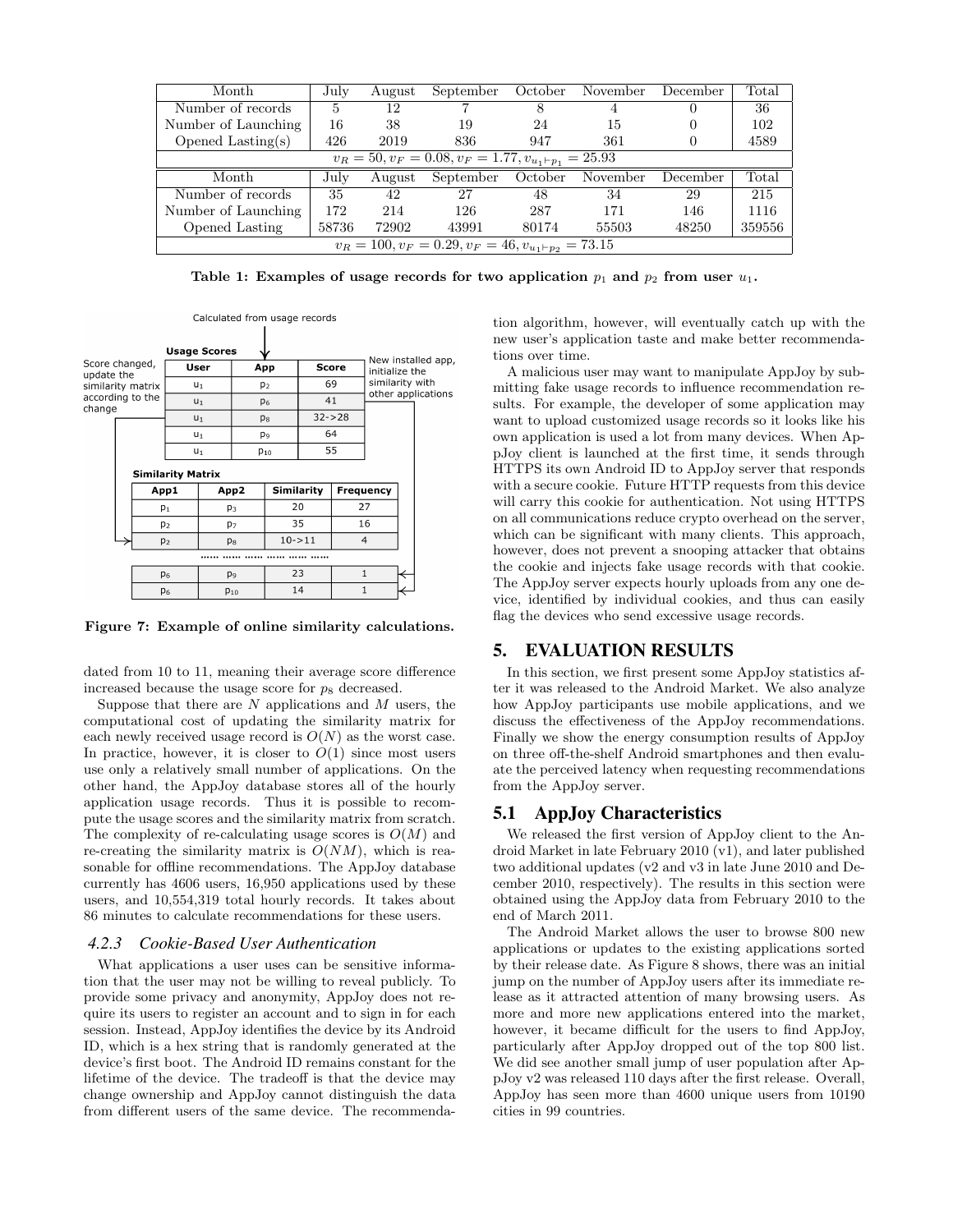

Figure 8: AppJoy user growth since February 2010.

| Device Type               | Number | Percentage |
|---------------------------|--------|------------|
| Motorola Droid            | 618    | 13.4%      |
| HTC Hero                  | 302    | $6.56\%$   |
| <b>HTC</b> Desire         | 246    | 5.34\%     |
| T-Mobile MyTouch 3G       | 226    | 4.91%      |
| <b>HTC</b> Droid Eris     | 188    | 4.08%      |
| HTC EVO 4G                | 187    | 4.08%      |
| Sony Ericsson Xperia X10i | 171    | 3.71\%     |
| Samsung Galaxy S          | 165    | 3.58%      |
| T-Mobile G1               | 145    | 3.15%      |
| Samsung Moment            | 133    | 2.89%      |
| Google Nexus One          | 132    | 2.87%      |
| Motorola Cliq             | 126    | 2.73%      |
| Others                    | 1,967  | 42.7%      |
| Total                     | 4.606  | $100\%$    |

Table 2: Number of different Android devices running AppJoy.

Table 2 shows the device distribution of all AppJoy users. We see that a lot of users have smartphones with at least 512 MB onboard memory, such as Motorola Droid, HTC Hero, and T-Mobile MyTouch 3G. This amount of memory is often enough to allow the users to install many applications.

To the end users, AppJoy is just another Android application that they download and install. To understand how well AppJoy was received by its users, we tracked the AppJoy's usage duration, which we define as the time interval between the first and the last records uploaded to the AppJoy server from a particular device. Figure 9 shows the cumulative distributions of the usage duration for three AppJoy versions. The v1 curve represents the users who installed AppJoy before the v2 release; v2 curve represents the users who installed AppJoy before v3 release but after v2 release; and v3 curve represents the users who installed AppJoy after v3 release.

The AppJoy's usage duration results in Figure 9 show that



Figure 9: The usage duration of AppJoy users.

40% of the v1 users used AppJoy for only one day, which suggests that those users did not have a good experience of using the first version. Based on the feedback from some users, we found that there existed high latency when trying to view recommended applications through the 3G connections. To address this issue, we made improvement mentioned in Section 4.1.3 in the second version, which resulted in 50% of the v2 users staying with AppJoy for at least one week. In the third version, we refactored the code base and redesigned the UI, which further improved the user experience that resulted in 50% and 28% of the v3 users using AppJoy for at least 10 and 30 days, respectively.

When active, the AppJoy client uploads collected application usage records once an hour. If the upload for some reason failed, such as due to the network problems, the client will retransmit after the time out. If the upload failed three times, the client will wait until next uploading hour. If the AppJoy client is active the whole day, the server should receive 24 records per client per day if there are no persistent network or server problems. Table 3 lists the number of days, new users, and average daily records per user for the three AppJoy releases. These results show that AppJoy maintained a relatively stable organic growth without any advertisement (as also shown in Figure 8), and its user retention has significantly increased over its three releases as reflected by the received daily records.

| Version | Davs | <b>Users</b> | Records | Average |
|---------|------|--------------|---------|---------|
| v1      | 130  | 1,529        | 88,646  | 0.45    |
| v2      | 170  | 1,544        | 379,755 | 1.45    |
| v3      | 100  | 1.059        | 327.741 | 3.09    |

Table 3: The number of usage records for three versions of AppJoy.

After the release of AppJoy, we got the error reports from Android Market Developer Console, which showed that AppJoy was force closed because of Activity Not Responding (ANR). We found that the error occurred when the downloading and uploading threads did not receive the response from the server after a long time, as we set the HTTP request timeout to be 60 seconds. We thus reduced the timeout value to 10 seconds in the third version.

Figure 10 presents the cumulative distributions of the time interval between two consecutive records from a device. It shows that there were only about 40% of 1-hour intervals, with other irregular intervals caused by network retransmission and AppJoy client being shut down, such as when the device was turned off or ran out of battery. Note that v3 release had a shorter retransmission timeout, for the purpose of reducing ANR errors, which resulted in slightly longer average intervals due to the higher probability of transmission timeouts.

## 5.2 Application Usage

The application installation and usage records collected by the AppJoy clients can provide insights of what kinds of applications are installed and how they are used by the Android users. We first analyzed the number of applications installed by AppJoy users and the results show that this number varied significantly, from 3 to 910 across all users, as shown in Figure 11. The median of the user's number of installed applications was 61. The extreme case is that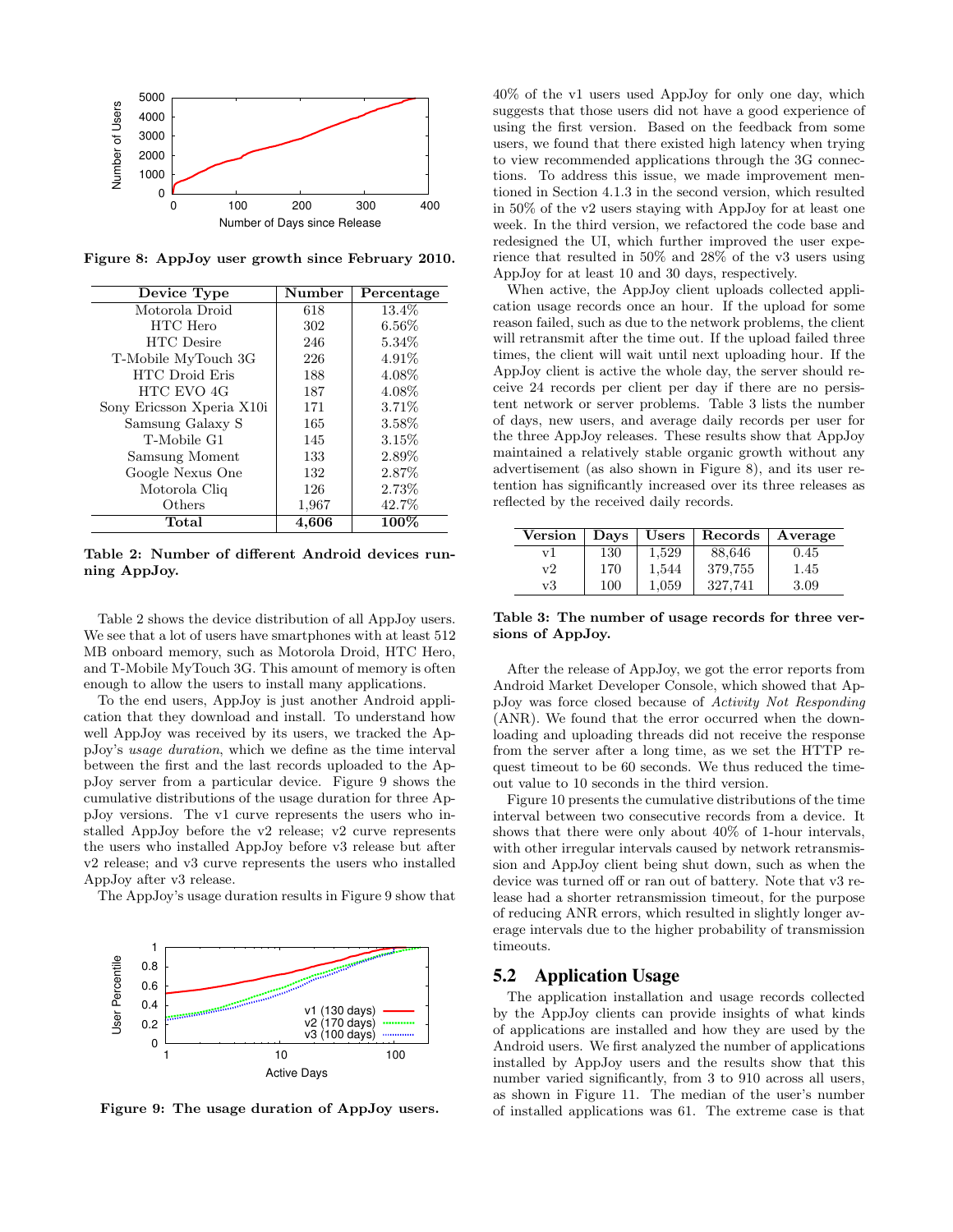

Figure 10: The time interval between two consecutive usage records for three versions of AppJoy.



Figure 11: (a) Number of installed applications (b) Number of frequently-used applications.

someone with a DROID X phone, released in July 2010, installed 910 applications. This result suggests that many Android users do actively seek to install applications that they are interested in, and discovery tools like AppJoy can provide valuable help so the users do not have to sift through the huge number of applications in the market.

The next question is how frequently the users actually use their installed applications. Based on the application usage records we collected, we define frequently-used applications as follows. Assuming that there are n hourly usage records uploaded from the user  $u$ 's device, which means that there are  $n$  hours that  $u$  interacted with at least one application. If an application  $p$  appeared in more than half of the  $n$  records, we say  $p$  is one of the  $u$ 's frequently used applications. As Figure 11 shows, the number of frequently-used applications ranged from only 1 to 73, with the median to be 8. It is clear that despite the availability of many applications, the users tend to only interact frequently with a small number of applications as their favorites. This results also confirm with other researchers' findings [15].

We also checked the categories (e.g. games, shopping, lifestyle, etc.) of the applications installed by the users. The



Figure 12: Number of categories of installed applications.



Figure 13: Number of installed applications per category.



Figure 14: Number of days an application stays on user's device.

results in Figure 12 show that 40% of the users installed less than 14 of the total 42 categories defined by the Android Market, which suggests that the users do have a preference over different types of applications. We also counted the average number of installed applications per category, using the number of categories to divide the number of total installed applications. Figure 13 shows that the users who downloaded applications from 18 categories installed about 3 applications per category. The results also suggest that the more categories a user installed applications from, the more "exploratory" she is and likely will install more applications in each category as well.

Finally we analyzed how long an application stayed on the device: the time interval after an application is installed until it is removed from the device by the user. We took the AppJoy data from February 2010 to March 2011 and retrieved 753 users whose usage duration (Section 5.1) is longer than 30 days. The result in Figure 14 shows that 50% and 27% of the applications are installed on user's device for at least 11 and 30 days, respectively. Note that this result is similar to AppJoy (Figure 9) that stayed on a user's device for 10 days on average.

#### 5.3 Recommendation Effectiveness

Our data shows that all AppJoy users have requested the list of their recommended applications, and the AppJoy server responded to all the requests. For new users without usage records yet, the AppJoy server makes recommendations based on their installed applications. Once the AppJoy client updated the user interface to show the list of recommended applications (including their icons, name, developer, price, and rating), the user can then tap to see more information about individual application, such as detailed descriptions and number of downloads.

The action of the user tapping a recommended application is also recorded and uploaded together with the hourly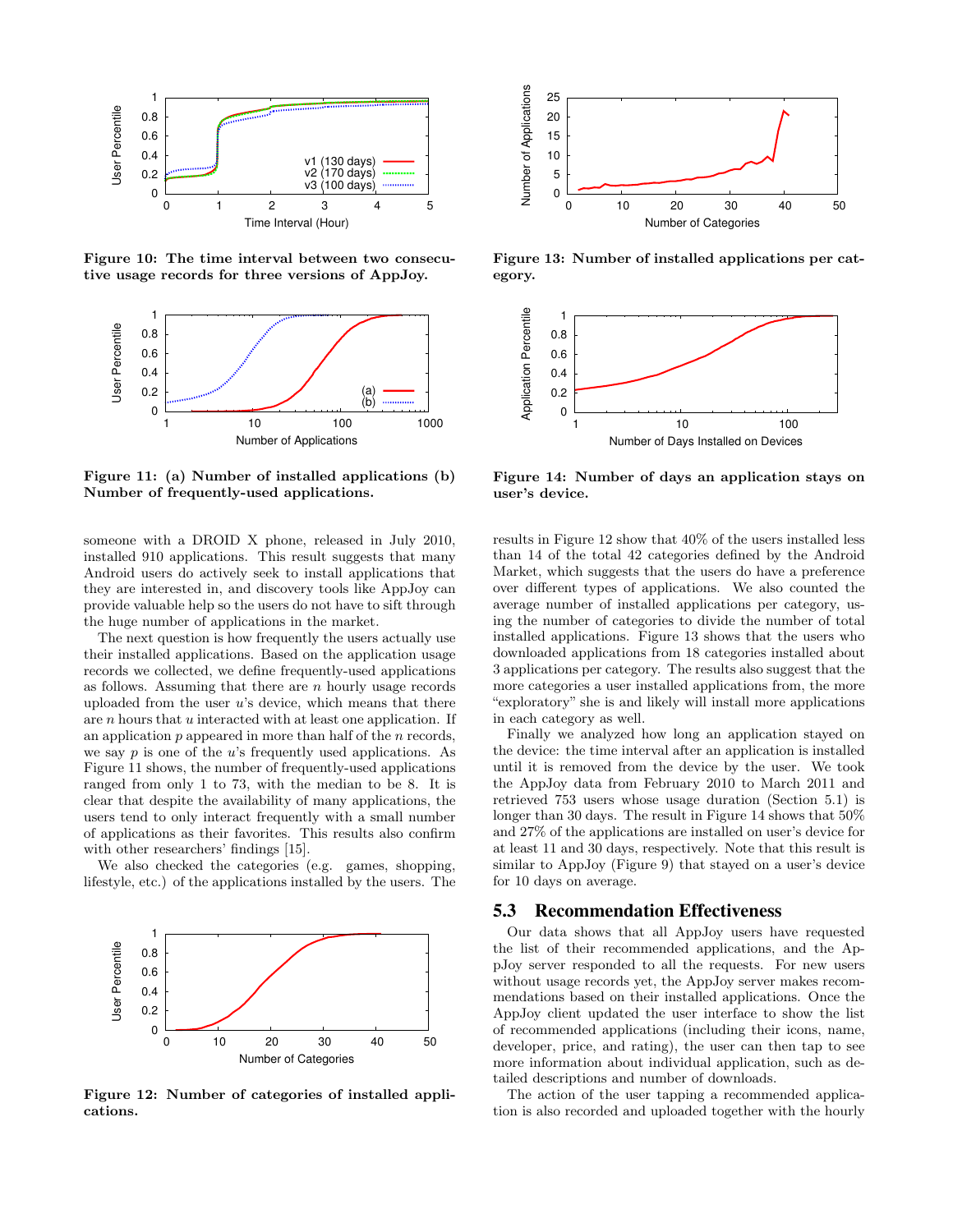

Figure 15: Recommendations statistics for 2,603 AppJoy users after June 2010.

| Viewed ratio                  | 24.2%    |
|-------------------------------|----------|
| Rejected ratio after viewing  | $3.57\%$ |
| Installed ratio after viewing | 20.5%    |

Table 4: View, reject, and installation ratios for recommended applications.

usage records. We then consider this application is viewed and three actions can happen next. The user can proceed to Android Market to read detailed application description and other users' comments before he decides to install the application (installed) or not (no action). If the user does not like this recommendation, he may flag this application so AppJoy will no longer recommend this application (rejected).

The reason we know an application is installed through AppJoy recommendation is because we know the user has viewed the application through the AppJoy client and we know the application is installed afterwards given the uploaded list of installed applications. We studied AppJoy data of 2603 users who installed AppJoy after June 2010 (the v2 and v3 users in Table 3). Figure 15 shows the cumulative distributions of the number of the users' received recommended applications, and their viewed, installed, and rejected applications from these recommendations.

The results show that these users received at least 40 recommended applications, and 50% of them viewed the details of at least 5 of the recommended applications. There were 67.9% of the users who installed at least one recommended application and 7.39% of the users installed more than 10 recommended applications. In addition, Table 4 shows that 24.2% of recommended applications were viewed by the users, among these viewed applications 20.6% were actually installed and 3.57% were rejected. Thus about 4.96% of all recommended applications were installed.

If a user received  $X$  recommended applications and only installed  $Y$  of them, we can calculate an error rate  $E$  as  $1 - Y/X$ . By considering all users, we calculated the Root Mean Squared Error (RMSE) to be 0.9749. In comparison, Netflix has a Cinematch algorithm that predicts a user's potential rating over a movie that achieves 0.9514 RMSE [4]. In an open competition, the team of BellKor's Pragmatic Chaos later achieved a 10.09% improvement over Cinematch with an RMSE of 0.8554 [17]. These results show that AppJoy algorithm's recommendation effectiveness is reasonable



Figure 16: Usage score prediction accuracy after users installed recommended applications.



Figure 17: Average usage time of 14,927 recommended and non-recommended applications among 2,603 users.

compared to other recommender systems, though still has much room to improve.

We also measured the actual usage scores for those recommended applications that were installed by the users and compared with the predicted usage scores by the AppJoy's recommendation algorithm. We simply define the recommendation accuracy as the actual usage score divided by the predicted score, and Figure 16 shows the cumulative distribution of the recommendation accuracy. The results show that AppJoy produced fairly accurate estimate on how the applications may be used by the users, with more than 80% accuracy for more than 80% of the users.

In total there were 14,927 applications used by those 2,603 AppJoy users. Among which 597 applications were installed by some of these users through the AppJoy recommendations, and 14,330 applications were installed without the help of AppJoy. We computed the usage duration of these recommended and non-recommended applications. The result in Figure 17 shows that 50% of users interacted with the recommended applications for more than 87 hours while only interacted with the non-recommended applications for 41 hours.

Next we focused on the 597 recommended applications, which were used by 2,335 users and 839 of these users installed these applications through AppJoy. We call these 839 users "recommendation" users and the other 1,496 users "self-directed" users. Figure 18 shows that most recommendation users interacted with these applications much longer than the self-directed users. On the other hand, there were about 30% of the self-directed users interacted with these applications longer than recommendation users (see the cross over in the figure). This was most likely because they found the applications that meet their particular needs that led to longer usage than the applications casually discovered.

Finally we studied the 839 recommendation users and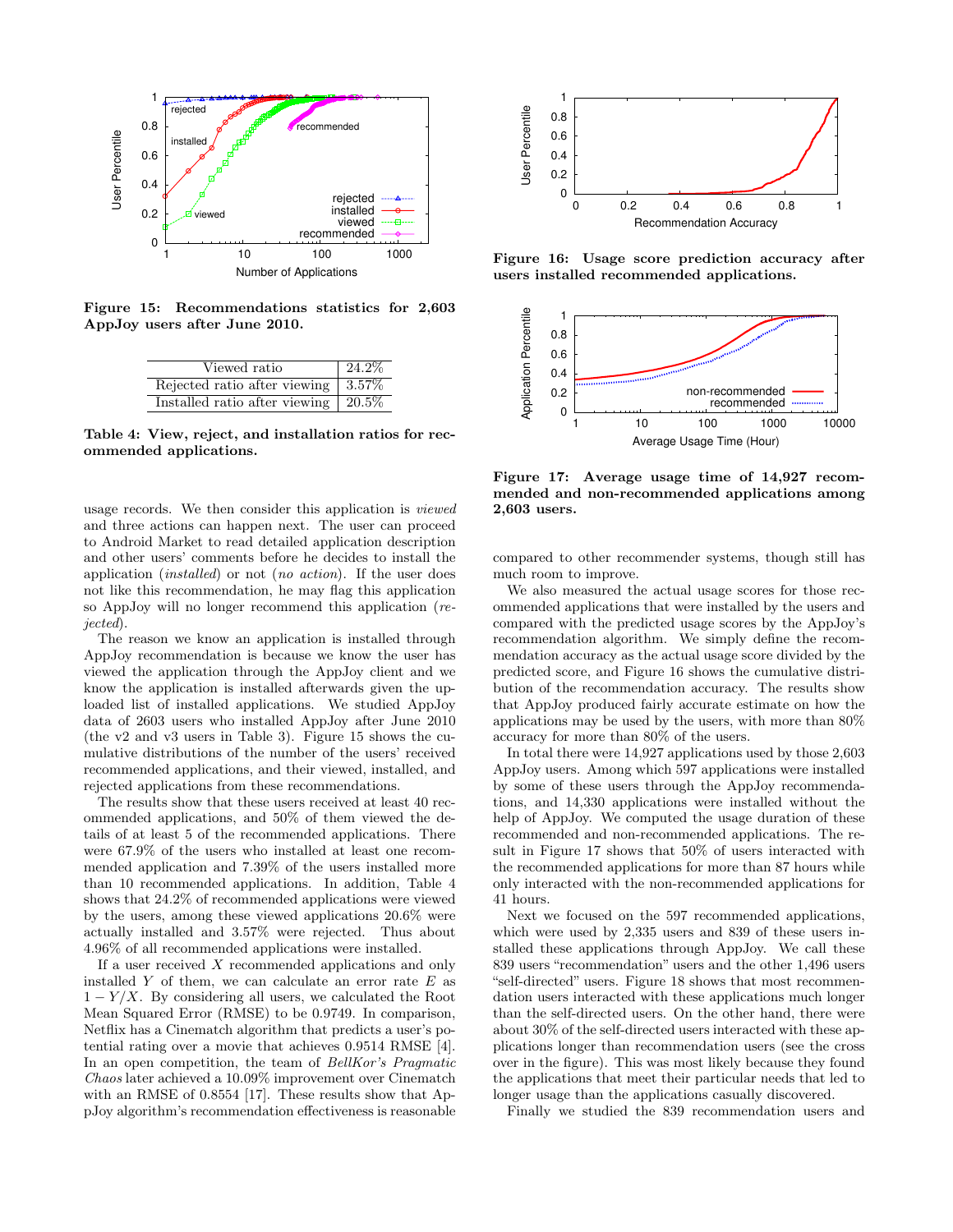

Figure 18: Average usage time of 597 applications among 2,335 users.



Figure 19: Average usage time of 839 recommendation users.

compared how they used the 597 AppJoy-recommended applications and the applications they installed by their own. Figure 19 shows that these users interacted more with the recommended applications, again demonstrating the effectiveness of AppJoy recommendations.

#### 5.4 Energy Consumption

The energy consumption of the AppJoy client was evaluated using three types of Android phones. The Motorola Droid (a SIM-locked and hardware-locked version of Motorola Milestone) comes with a 1400 mAh Battery, Verizon voice plan and unlimited data plan, and runs Android 2.2. The Android Dev Phone 2 (a SIM-unlocked and hardwareunlocked version of HTC Magic) comes with a 1340 mAh Battery, T-Mobile prepaid voice plan, and runs Android 1.6. The Android Dev Phone 1 (a SIM-unlocked and hardwareunlocked version of HTC Dream) comes with a 1150 mAh Battery, and no SIM card, and runs Android 1.5.

To measure AppJoy's impact on the maximum battery life of the phone, we monitored the rate of energy consumption when no applications were running on these phones. We changed the system settings of screen timeout to prevent the screen from automatically turning off. Figure  $20(a)$ - $20(c)$  shows these smartphones lasted roughly 9 hours when the screen was always on. We then measured the battery depletion over time when only AppJoy was running, also shown in the same figure. The additional consumption by AppJoy reduced the battery life by roughly 3-6%.

Since the version 1.6, the Android OS provides a utility that shows the individual application's energy consumption to let the user know which application has used how much of the battery. Unfortunately, there is no programmable API to directly access this information. The battery utility stores the application's power consumption data as a file in a directory only used by Android's built-in apps. On the other hand, Android Dev Phone 2 is hardware unlocked and



Figure 20: Energy consumption of AppJoy client on three Android phones (controlled tests).

we can root access the Android system from its Linux shell, allowing us to copy out that data file to see how much power (in percentage) AppJoy has used.

Figure 21 shows the energy usage of AppJoy averaged over 30 times total discharge from a full battery. The  $x$  axis is the total elapsed time from last fully charge to empty battery. The y axis is the total battery consumption by AppJoy running on the Android Dev Phone 2. These experiments were uncontrolled as the user simply used the phone in her daily life, thus the battery lasted ranging from 18 to 36 hours depending on how the phone was used. The results show that on average AppJoy consumed about 4% of battery during the normal use of the phone, similarly to the results from the controlled experiments (Figure 20).

#### 5.5 Perceived Latency

As discussed in Section 4.1.3, the AppJoy client requests 10 recommended applications from the AppJoy server each time to reduce the perceived response delay. The AppJoy server responds with detailed information of the 10 applications, such as name, publisher, average rating, download count, and so on. The AppJoy server compresses the data before sending it to the client, reducing the size of the responses to about  $3-4$  kilobytes. Once received the application list, the AppJoy client requests the application icons, each of which has a size of about 4 kilobytes. All these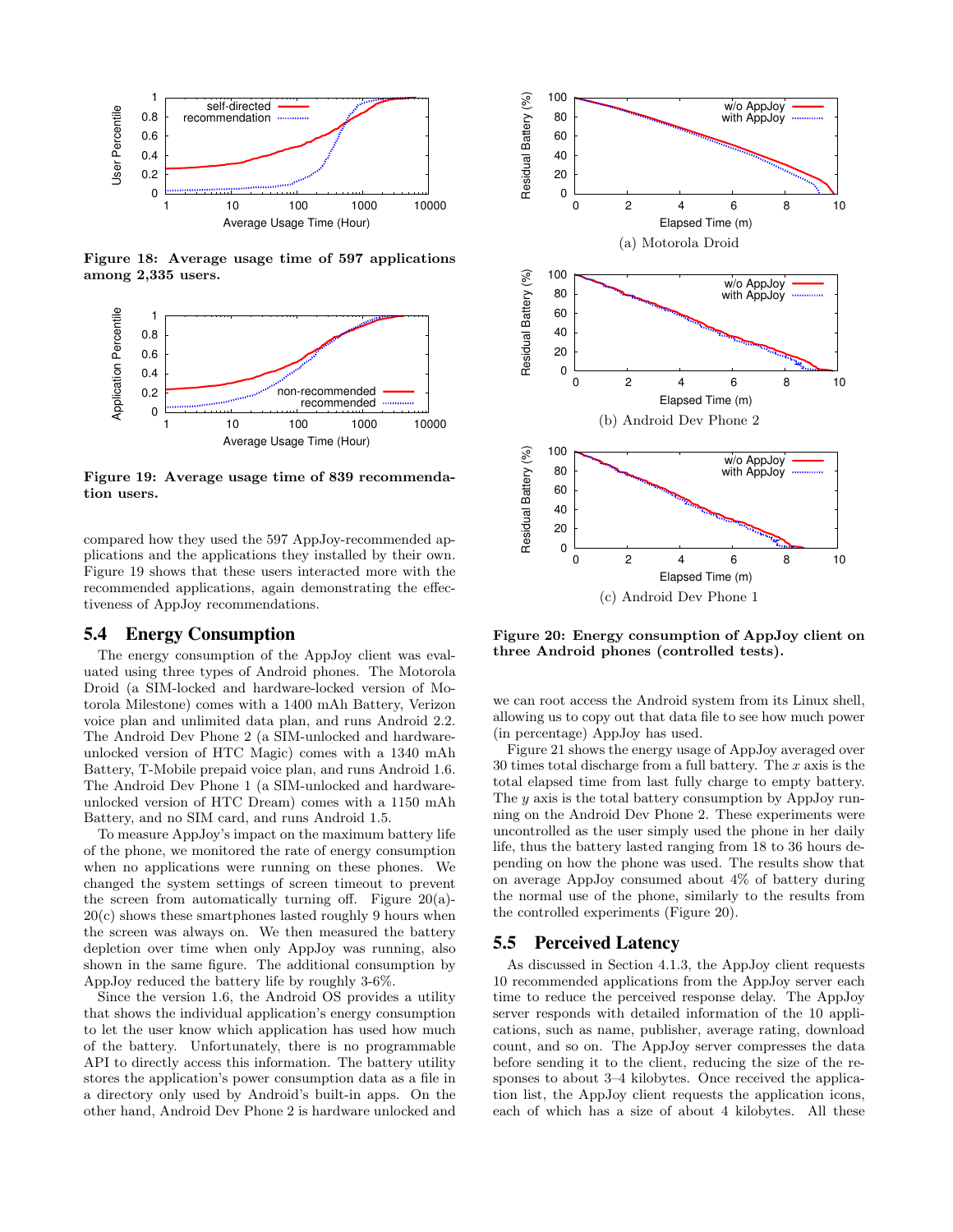

Figure 21: Energy consumption of an AppJoy client (uncontrolled test).

requests go to a thread pool and icons are downloaded in parallel.

We measured the response latency of each request using Motorola Droid, and we tested through both WiFi and cellular connections. When the AppJoy client accessed the AppJoy server through a cellular connection, we also recorded the network type (2G or 3G). The response latency and the network type were recorded as the author used AppJoy throughout the day at different locations, to get a general sense of the perceived response latency. Here the perceived latency is measured starting when the AppJoy is launched from the home screen until the client UI is updated with the downloaded data. The main components of this latency include starting the main activity, handing off download requests to the thread pool and the thread scheduling time, round-trip network delay, server processing time, and client processing time until data is rendered in the UI. The server processing includes nginx web proxying, cookie authentication (Section 4.2.3), database query, and data compression, while the client processing includes data decompression and UI rendering.

Figure 22(a)- 22(c) shows on y axis the time needed for the activity to be launched, the round-trip delay for data to be downloaded including server and client processing, and the time for UI of that activity to be updated, over three types of connections for about 100 tests for each connection type. It can be seen that it took about 1 second to launch AppJoy activity before any request can be issued. The roundtrip delay and client/server processing took about 2, 5, and 8 seconds for WiFi, 3G, and 2G connections, respectively. The latency variation over 2G network was also significantly higher. Once the data was downloaded, however, the UI rendering was quite fast.

We also monitored the number of uploads to the AppJoy server over 8 months. The results are shown in Figure 23, suggesting that the number of uploads per hour mostly stayed around 70. Since AppJoy is released to international users, there is no significant load difference between day time and night. Thus at this time the overhead of the AppJoy server is relatively small and regular. This also suggests that in any hour there are about 70 active users who left the AppJoy client running in the background to report application usage records.

#### 6. DISCUSSIONS

In addition to Android, iOS is another popular mobile platform. Although Apple recently allowed background process on iOS, there is unfortunately no APIs for an application to monitor other applications' running state unless the



Figure 22: Perceived latency of successful requests over WiFi, 3G and 2G connections.

device is "jail broken." On the other hand, Windows Mobile is becoming an important platform that may take a large market share due to the partnership between Microsoft and Nokia. As a future work, we plan to port AppJoy client to Windows Mobile that seems to have open APIs that allow application monitoring.

Some applications are designed to run mostly at the background with only limited foreground user interactions. For example, an automatic WiFi scanning and association application or a music streaming application often runs in the background while allowing the user to use other applications simultaneously. AppJoy currently employs a usage score tracking the user interaction time, thus is biased to penalize those background applications. This can be addressed by categorizing the applications into mostly-background or mostly-foreground groups to make separate recommendations, which we will investigate in future work.

Some mobile applications are often used in certain context. For example, a desktop powerpoint remote control application on mobile phone may only be used when the user is giving a presentation. Despite that this application may not be used often if the user does not give frequent talks, the user may actually like this application that can be recommended to other users who will give presentations. Currently AppJoy does not incorporate context information in its recommendation algorithms, which is an interesting